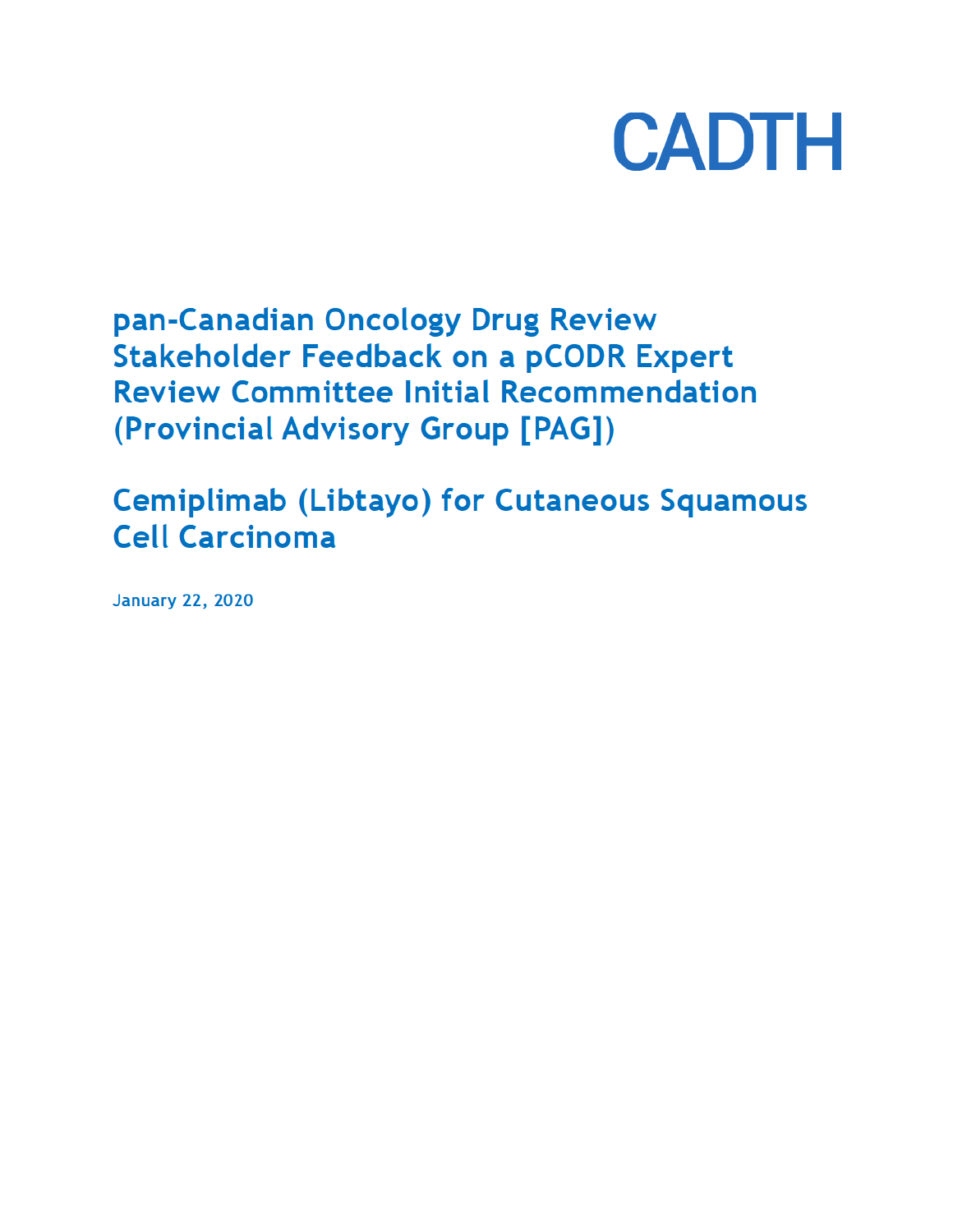# **3 Feedback on pERC Initial Recommendation**

| Name of the Drug and Indication(s):      | Cemiplimab (Libtayo) for CSCC |
|------------------------------------------|-------------------------------|
| Eligible Stakeholder Role in Review      |                               |
| (Submitter and/or Manufacturer, Patient) | <b>PAG</b>                    |
| <b>Organization Providing Feedback</b>   |                               |

*\*The pCODR program may contact this person if comments require clarification. Contact information will not be included in any public posting of this document by pCODR.*

### **3.1 Comments on the Initial Recommendation**

a) Please indicate if the eligible stakeholder agrees, agrees in part, or disagrees with the Initial Recommendation:

| $\boxtimes$ | agrees | agrees in part | disagree |
|-------------|--------|----------------|----------|
|             |        |                |          |

b) Please provide editorial feedback on the Initial Recommendation to aid in clarity. Is the Initial Recommendation or are the components of the recommendation (e.g., clinical and economic evidence) clearly worded? Is the intent clear? Are the reasons clear?

| Page<br><b>Number</b>    | <b>Section Title</b>                        | Paragraph,<br>Line Number | <b>Comments and Suggested Changes to</b><br><b>Improve Clarity</b>                                                                                                                                                                                                                                                                                                                                                               |
|--------------------------|---------------------------------------------|---------------------------|----------------------------------------------------------------------------------------------------------------------------------------------------------------------------------------------------------------------------------------------------------------------------------------------------------------------------------------------------------------------------------------------------------------------------------|
| $\overline{\phantom{a}}$ | Potential next<br>steps for<br>stakeholders |                           | There is no information on time limited<br>need in the next steps for stakeholders<br>section for patients currently on systemic<br>chemotherapy. This was identified as an<br>adoption feasibility question in the PAG<br>input. Also, there is no comments<br>regarding patients in the<br>relapsed/refractory setting who have<br>completed chemotherapy and whether<br>they would be potential candidates for<br>cemiplimab. |
| 6                        | Overall clinical<br><b>benefit</b>          |                           | pERC noted that retreatment with<br>cemiplimab was permitted. Can the<br>recommendation include a statement to<br>that effect, and any parameters around<br>retreatment (e.g. timeline)?                                                                                                                                                                                                                                         |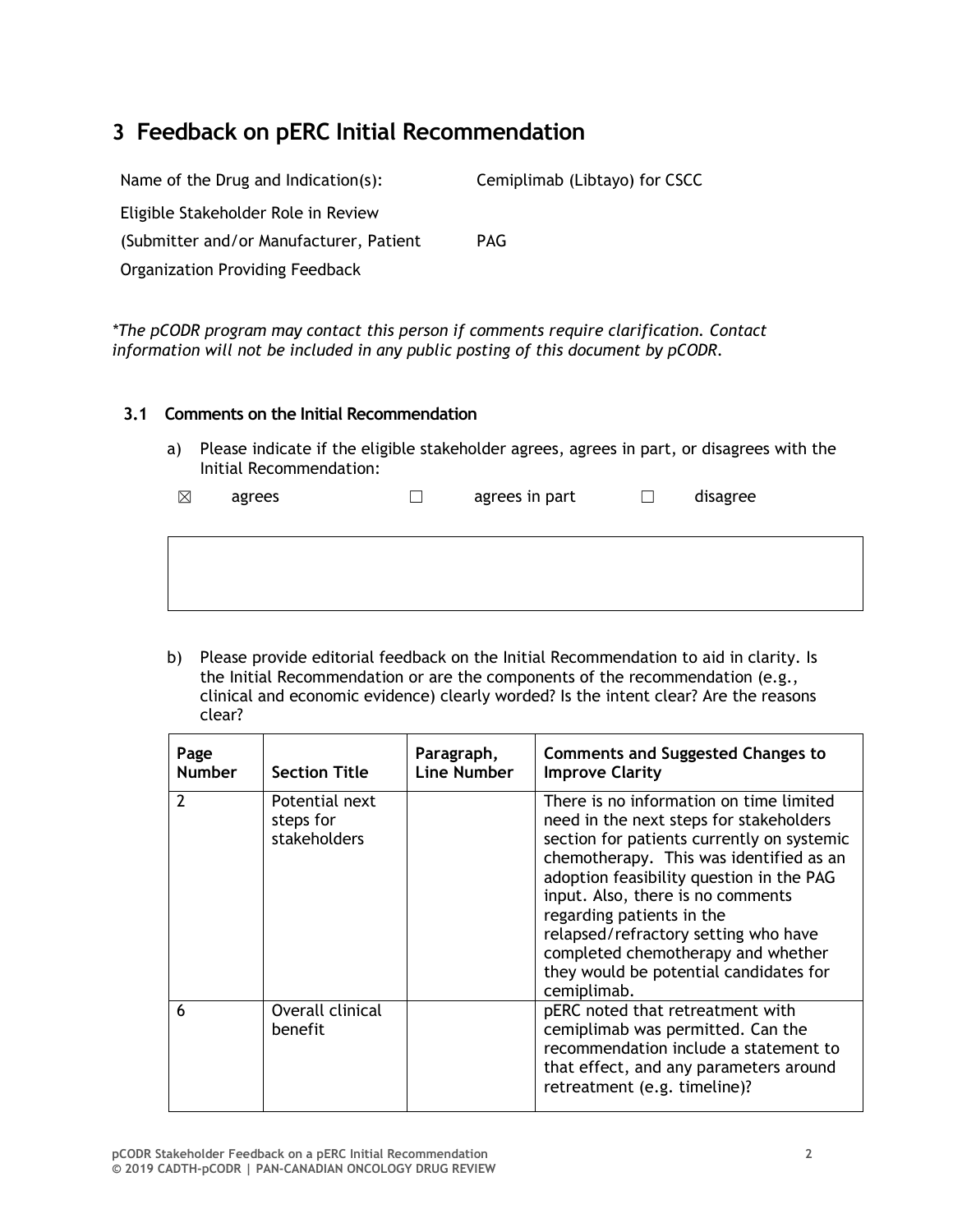| 14 | Appendix Table<br>of PAG<br>Implementation<br>Questions |                     | See first comment regarding Potential<br>next steps.                        |
|----|---------------------------------------------------------|---------------------|-----------------------------------------------------------------------------|
| 14 | Appendix Table<br>of PAG<br>Implementation<br>Questions | 2 <sup>nd</sup> row | Would there be issues using BMI as an<br>indicator for weight-based dosing? |
|    |                                                         |                     |                                                                             |
|    |                                                         |                     |                                                                             |

### **3.2 Comments Related to Eligible Stakeholder Provided Information**

Notwithstanding the feedback provided in part a) above, please indicate if the Stakeholder would support this Initial Recommendation proceeding to Final pERC Recommendation ("early conversion"), which would occur two (2) Business Days after the end of the feedback deadline date.

| ⊠ | Support conversion to Final<br>Recommendation.              | Do not support conversion to Final<br>Recommendation. |  |
|---|-------------------------------------------------------------|-------------------------------------------------------|--|
|   | Recommendation does not require<br>reconsideration by pERC. | Recommendation should be<br>reconsidered by pERC.     |  |

If the eligible stakeholder does not support conversion to a Final Recommendation, please provide feedback on any issues not adequately addressed in the Initial Recommendation based on any information provided by the Stakeholder in the submission or as additional information during the review.

Please note that new evidence will be not considered at this part of the review process, however, it may be eligible for a Resubmission. If you are unclear as to whether the information you are providing is eligible for a Resubmission, please contact the pCODR program.

Additionally, if the eligible stakeholder supports early conversion to a Final Recommendation; however, the stakeholder has included substantive comments that requires further interpretation of the evidence, the criteria for early conversion will be deemed to have not been met and the Initial Recommendation will be returned to pERC for further deliberation and reconsideration at the next possible pERC meeting.

| Page<br><b>Number</b> | <b>Section</b><br>Title | Paragraph,<br><b>Line Number</b> | <b>Comments related to Stakeholder Information</b>                                                         |
|-----------------------|-------------------------|----------------------------------|------------------------------------------------------------------------------------------------------------|
| 14                    | Appendix 1              |                                  | Support conversion with minor editorial changes<br>regarding time-limited need and sequencing as<br>noted. |
|                       |                         |                                  |                                                                                                            |
|                       |                         |                                  |                                                                                                            |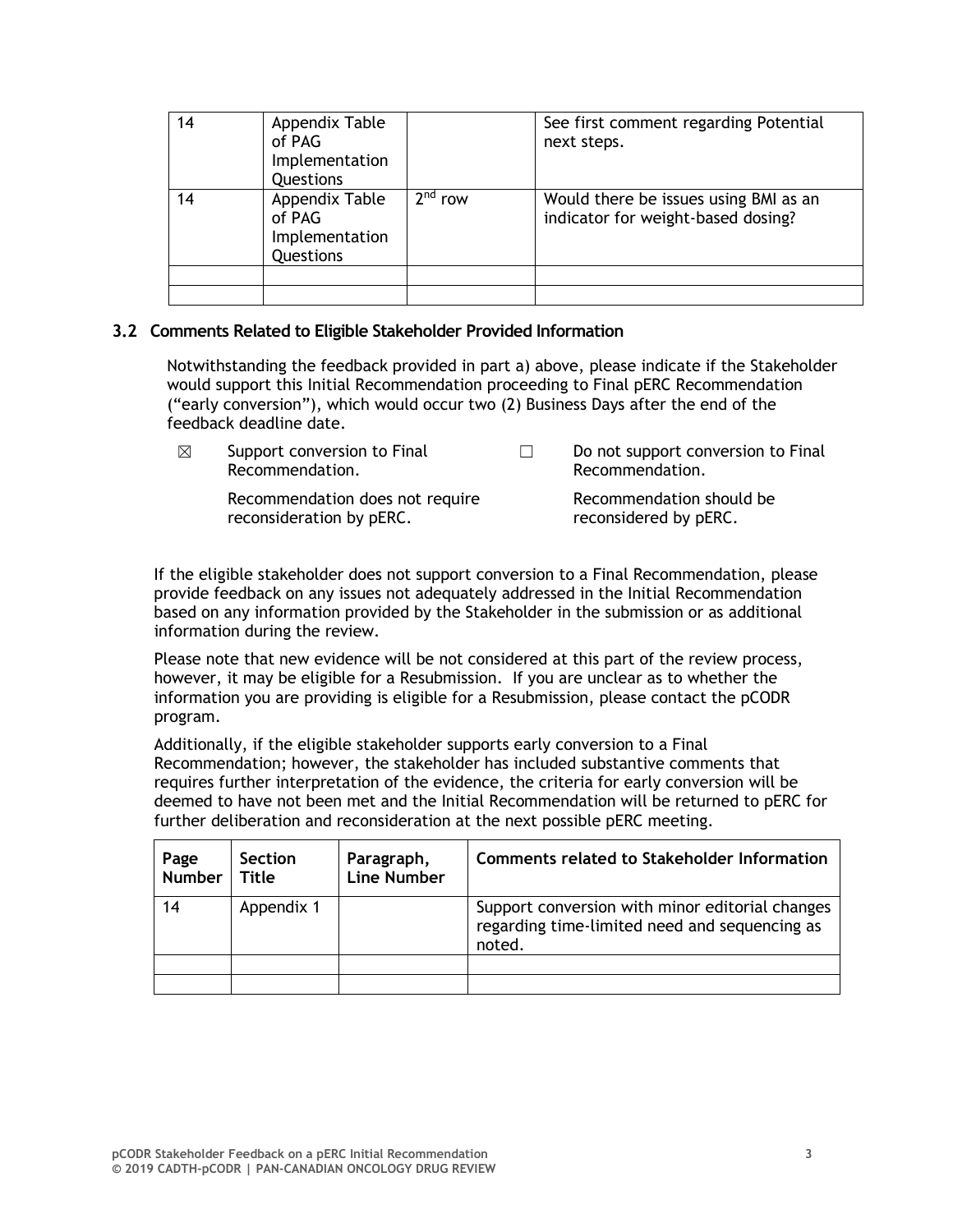# **1 About Stakeholder Feedback**

pCODR invites eligible stakeholders to provide feedback and comments on the Initial Recommendation made by the pCODR Expert Review Committee (pERC). (See www.cadth.ca/pcodr for information regarding review status and feedback deadlines.)

As part of the pCODR review process, pERC makes an Initial Recommendation based on its review of the clinical benefit, patient values, economic evaluation and adoption feasibility for a drug. (See www.cadth.ca/pcodr for a description of the pCODR process.) The Initial Recommendation is then posted for feedback from eligible stakeholders. All eligible stakeholders have 10 (ten) business days within which to provide their feedback on the initial recommendation. It should be noted that the Initial Recommendation may or may not change following a review of the feedback from stakeholders.

pERC welcomes comments and feedback from all eligible stakeholders with the expectation that even the most critical feedback be delivered respectfully and with civility.

### **A. Application of Early Conversion**

The Stakeholder Feedback document poses two key questions:

**1. Does the stakeholder agree, agree in part, or disagree with the Initial Recommendation?**

> All eligible stakeholders are requested to indicate whether they agree, agree in part or disagrees with the Initial Recommendation, and to provide a rational for their response.

Please note that if a stakeholder agrees, agrees in part or disagrees with the Initial Recommendation, the stakeholder can still support the recommendation proceeding to a Final Recommendation (i.e. early conversion).

#### **2. Does the stakeholder support the recommendation proceeding to a Final Recommendation ("early conversion")?**

An efficient review process is one of pCODR's key guiding principles. If all eligible stakeholders support the Initial Recommendation proceeding to a Final Recommendation and that the criteria for early conversion as set out in the *pCODR Procedures* are met, the Final Recommendation will be posted on the CADTH website two (2) Business Days after the end of the feedback deadline date. This is called an "early conversion" of an Initial Recommendation to a Final Recommendation.

For stakeholders who support early conversion, please note that if there are substantive comments on any of the key quadrants of the deliberative framework (e.g., differences in the interpretation of the evidence), the criteria for early conversion will be deemed to have **not** been met and the Initial Recommendation will be returned to pERC for further deliberation and reconsideration at the next possible pERC meeting. Please note that if any one of the eligible stakeholders does not support the Initial Recommendation proceeding to a Final pERC Recommendation, pERC will review all feedback and comments received at a subsequent pERC meeting and reconsider the Initial Recommendation.

#### **B. Guidance on Scope of Feedback for Early Conversion**

Information that is within scope of feedback for early conversion includes the identification of errors in the reporting or a lack of clarity in the information provided in the review documents. Based on the feedback received, pERC will consider revising the recommendation document, as appropriate and to provide clarity.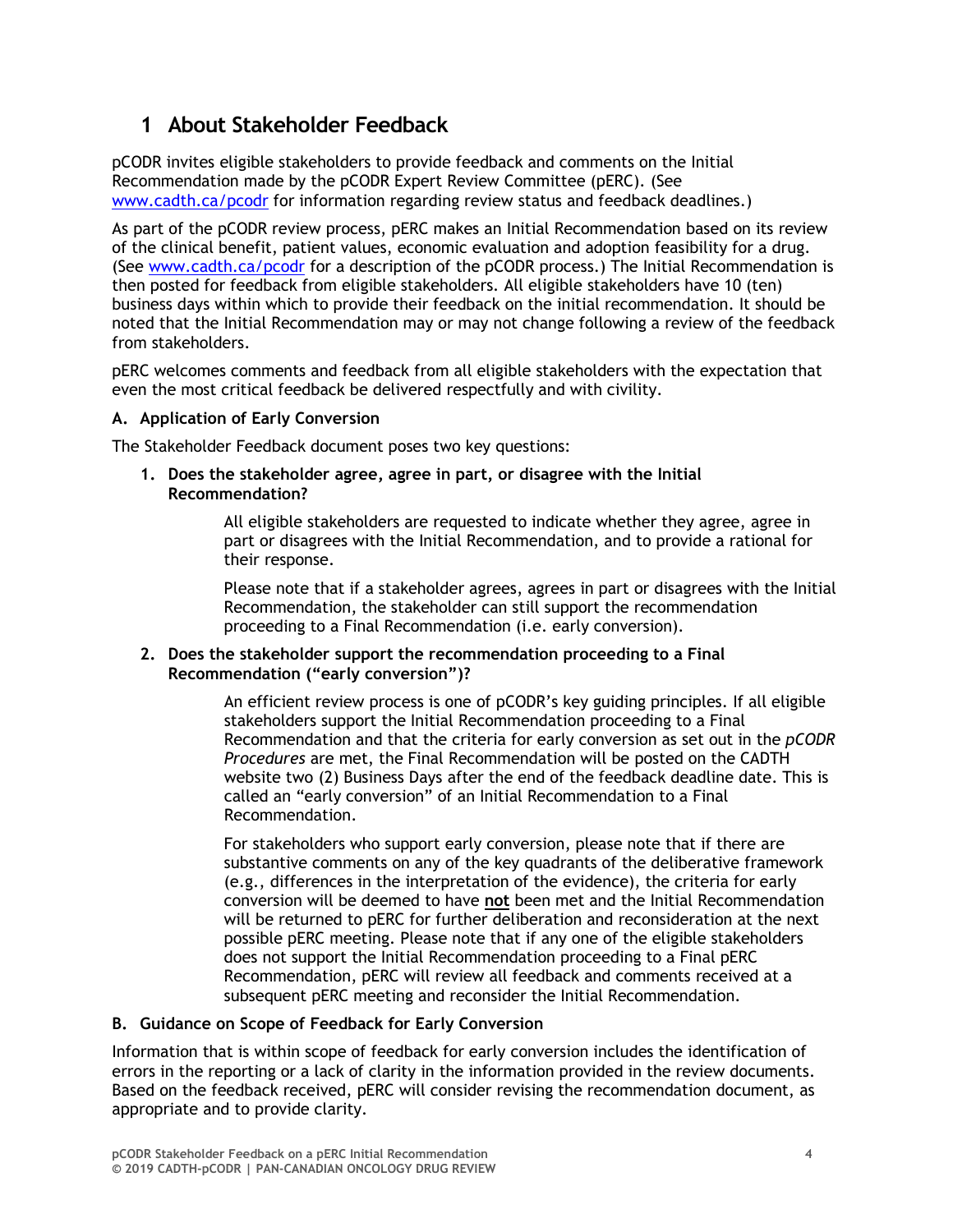If a lack of clarity is noted, please provide suggestions to improve the clarity of the information in the Initial Recommendation. If the feedback can be addressed editorially this will done by the pCODR staff, in consultation with the pERC chair and pERC members, and may not require reconsideration at a subsequent pERC meeting.

The Final pERC Recommendation will be made available to the participating federal, provincial and territorial ministries of health and provincial cancer agencies for their use in guiding their funding decisions and will also be made publicly available once it has been finalized.

## **2 Instructions for Providing Feedback**

- a) The following stakeholders are eligible to submit Feedback on the Initial Recommendation:
	- The Submitter making the pCODR Submission, or the Manufacturer of the drug under review;
	- Patient groups who have provided input on the drug submission;
	- Registered clinician(s) who have provided input on the drug submission; and
	- The Provincial Advisory Group (PAG)
- b) Feedback or comments must be based on the evidence that was considered by pERC in making the Initial Recommendation. No new evidence will be considered at this part of the review process, however, it may be eligible for a Resubmission.
- c) The template for providing *Stakeholder Feedback on pERC Initial Recommendation* can be downloaded from the pCODR section of the CADTH website. (See www.cadth.ca/pcodr for a description of the pCODR process and supporting materials and templates.)
- d) At this time, the template must be completed in English. The Stakeholder should complete those sections of the template where they have substantive comments and should not feel obligated to complete every section, if that section does not apply.
- e) Feedback on the pERC Initial Recommendation should not exceed three (3) pages in length, using a minimum 11 point font on 8  $\frac{1}{2}$ " by 11" paper. If comments submitted exceed three pages, only the first three pages of feedback will be provided to the pERC for their consideration. w
- f) Feedback should be presented clearly and succinctly in point form, whenever possible. The issue(s) should be clearly stated and specific reference must be made to the section of the recommendation document under discussion (i.e., page number, section title, and paragraph). Opinions from experts and testimonials should not be provided. Comments should be restricted to the content of the Initial Recommendation.
- g) References to support comments may be provided separately; however, these cannot be related to new evidence. New evidence is not considered at this part of the review process, however, it may be eligible for a Resubmission. If you are unclear as to whether the information you are considering to provide is eligible for a Resubmission, please contact the pCODR program.
- h) The comments must be submitted via a Microsoft Word (not PDF) document to pCODR by the posted deadline date.
- i) If you have any questions about the feedback process, please e-mail pcodrsubmissions@cadth.ca